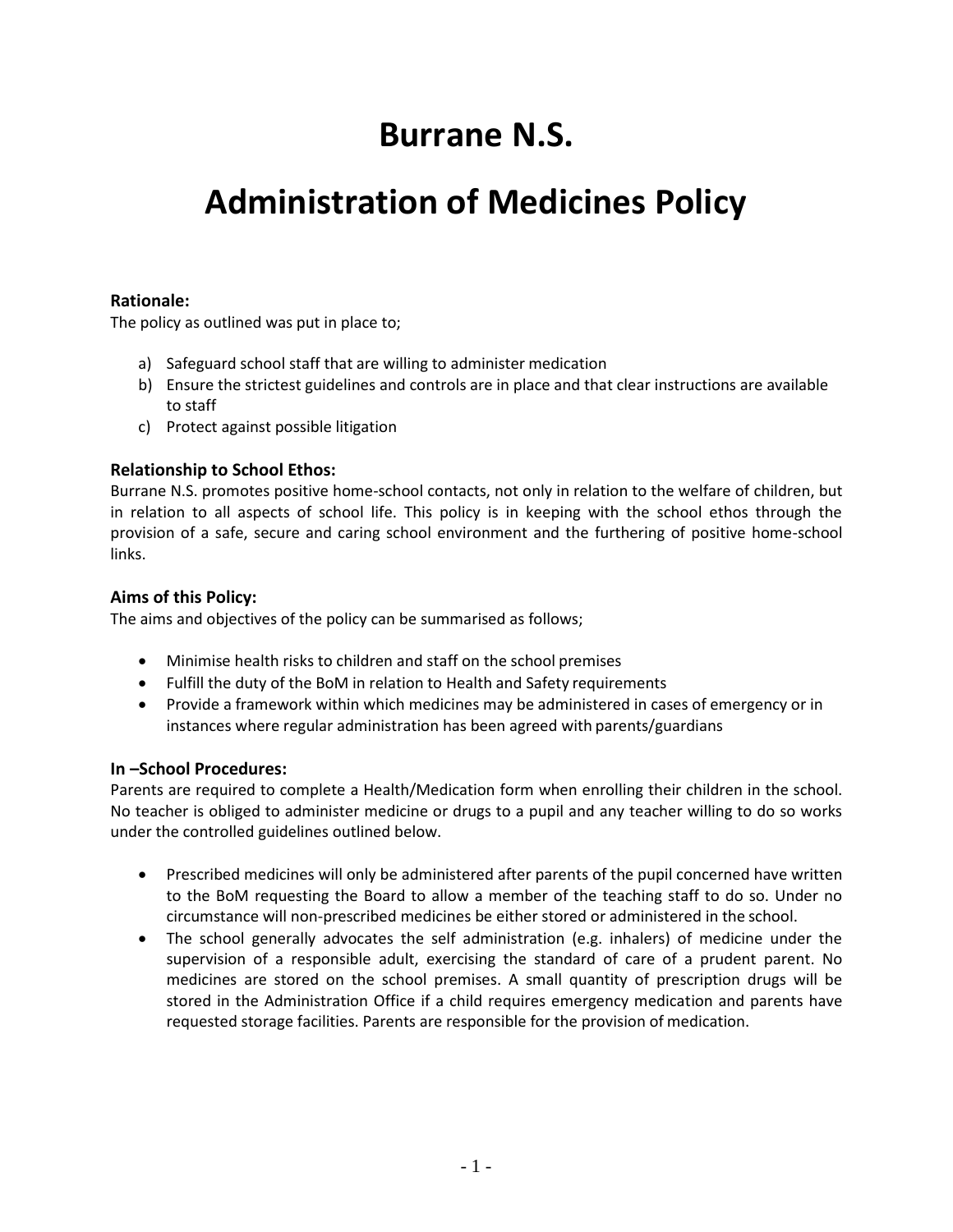#### **Emergencies:**

In the event of an emergency, teachers should do no more than is necessary and appropriate to relieve extreme distress or prevent further and otherwise irreparable harm. Qualified medical treatment should be secured in emergencies at the earliest opportunity.

Where qualified medical treatment is not immediately available, and circumstances warrant immediate medical attention, designated staff members may take a child into Accident and Emergency without delay with two other pupils in the car. Parents will be contacted simultaneously. In addition, parents must ensure that teachers are made aware in writing of any medical condition which their child is suffering from. For example children who are epileptics, diabetics etc. may have a seizure at any time and teachers must be made aware of symptoms in order to ensure that treatment may be given by appropriate persons. In such situations a SNA or two other pupils will alert the nearest classroom teacher who will then get the emergency medicine from the first aid box in the office and bring it to the class teacher. An additional teacher or SNA will remove all children from the room and disperse into the nearest classroom. Two pupils will alert the Principal/other teacher who will then phone for an ambulance, alert the parents and provide any additional help to the situation.

Written details are required from the parents/guardians outlining the child's personal details, name of medication, prescribed dosage, whether the child is capable of self-administration and the circumstances under which the medication is to be given. The school maintains an up to date register of contact details of all parents/guardians including emergency numbers. This is updated in September of each new school year.

#### **First Aid Boxes:**

A first aid box is kept in the office containing anti-septic wipes, anti-septic bandages, sprays, steri-strips, cotton wool, scissors etc. A full medical kit is taken when children are engaged in out of school activities such as tours, football/hurling games and athletic activities.

#### **General Recommendations:**

We recommend that any child who shows signs of illness should be kept at home; requests from parents to keep their children in at lunch break are not encouraged. A child too sick to play with peers should not be in school. Parents of any children who suffer from seizures, asthma etc are advised to attend swimming lessons with their child or any out of school activities with their child.

The BoM is at present considering including an Accident and Emergency Consent form in the General Medical form completed by each parent on the enrolment of their child.

#### **Roles and Responsibilities:**

The BoM has overall responsibility for the implementation and monitoring of the school policy on Administration of Medication. The Principal is the day to day manager of routines contained in the policy with the assistance of all staff members. Ms Cara Roche is responsible for the maintenance and replenishment of First Aid Boxes.

#### **Success Criteria:**

The effectiveness of the school policy in its present form is measured by the following criteria;

Compliance with Health and Safety legislation